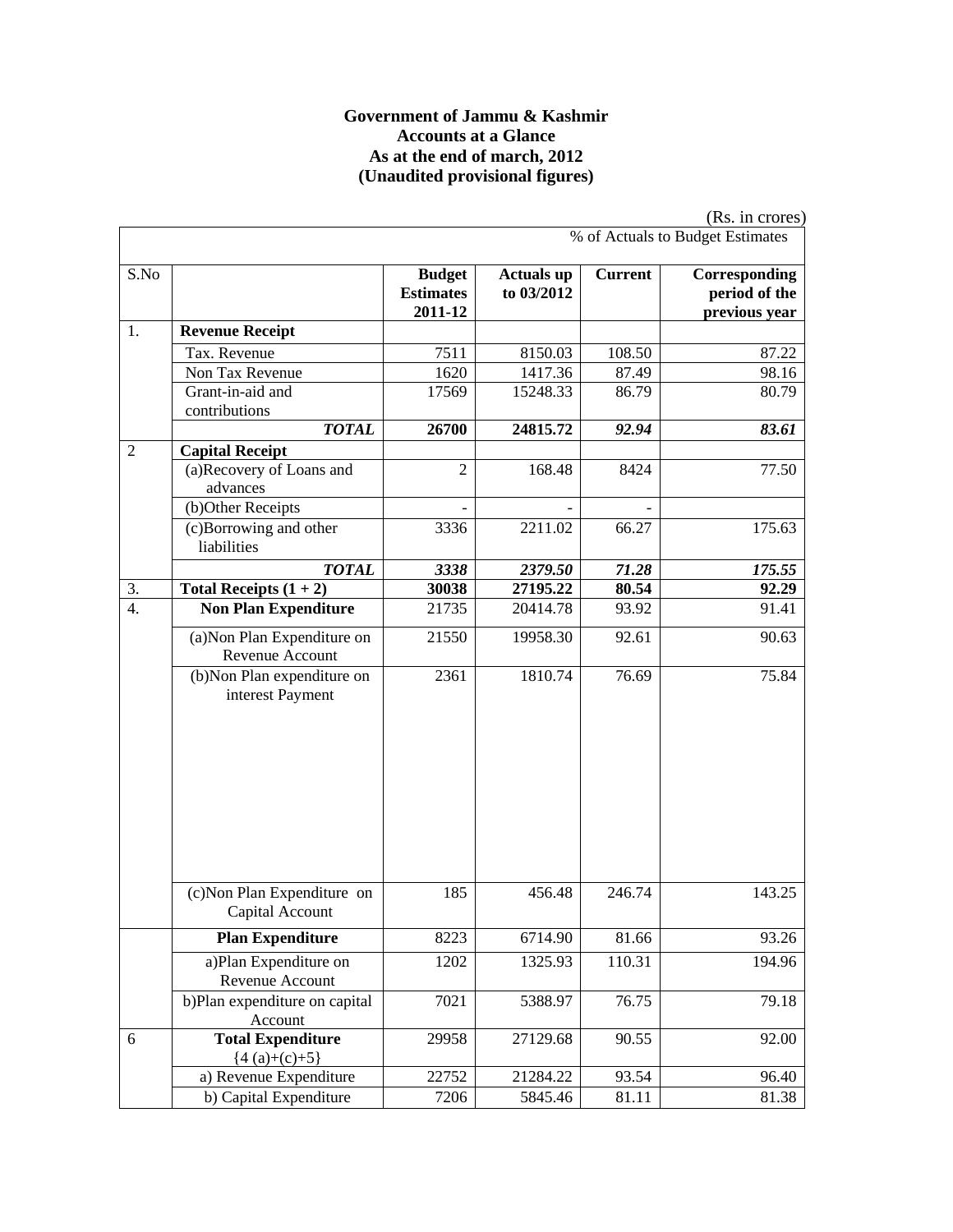|       | Loans and Advances      | 80   | 65.54   | 81.92 | 88.44  |
|-------|-------------------------|------|---------|-------|--------|
|       | Disbursed               |      |         |       |        |
| 8.    | Revenue Surplus         | 3948 | 3531.50 | 89.45 | 38.00  |
| $-9.$ | Fiscal surplus deficit  | 3336 | 2211.02 | 66.27 | 175.63 |
|       | $\{1+2(a)+2(b)-(6+7)\}$ |      |         |       |        |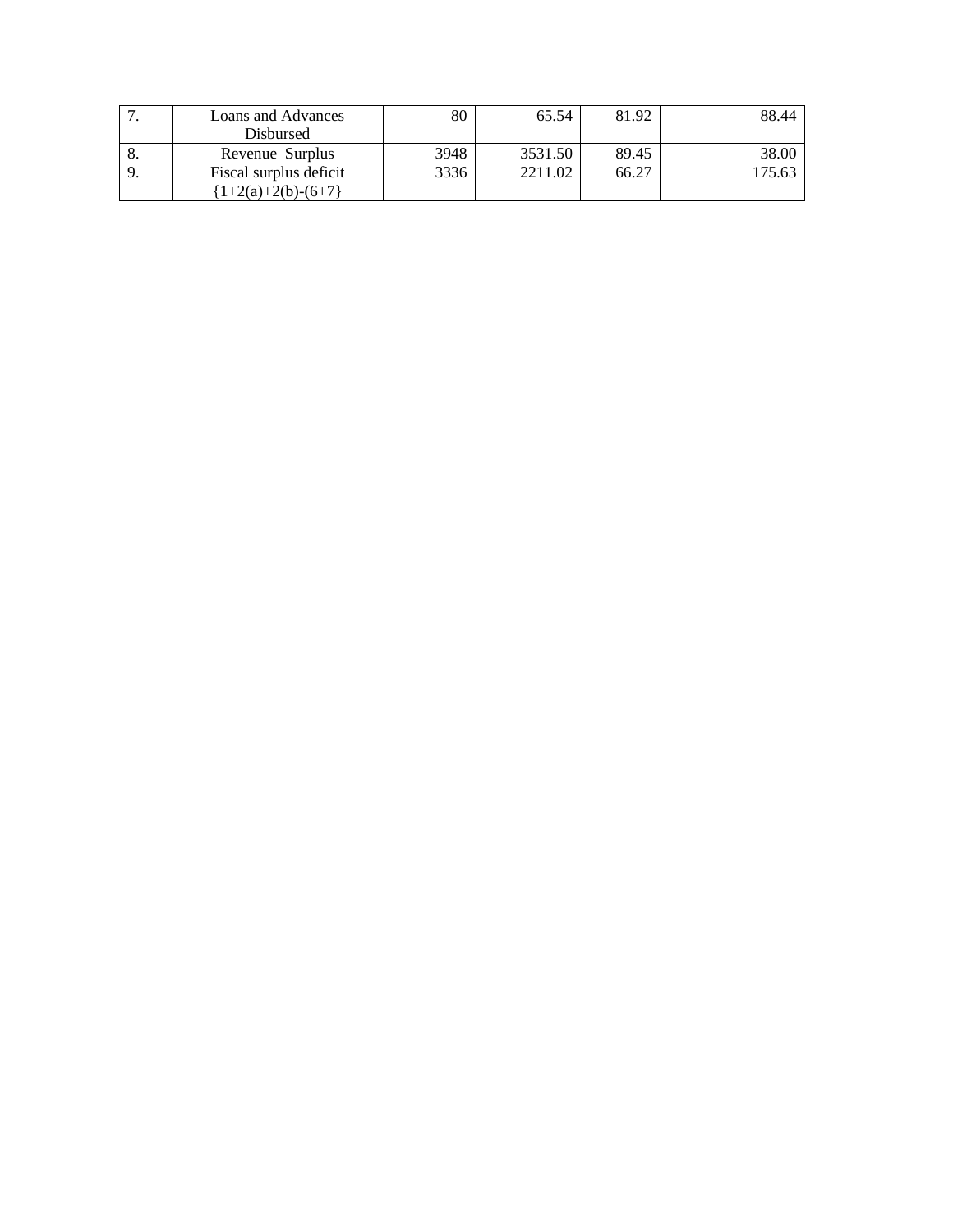# **(Format of the Progressive Figures)**

#### **TAX REVENUE**

**(Rs. in Crores)** 

| <b>Months</b>       |                | 2011-12            | 2010-11        |                    |
|---------------------|----------------|--------------------|----------------|--------------------|
|                     | <b>Monthly</b> | <b>Progressive</b> | <b>Monthly</b> | <b>Progressive</b> |
| <b>April, 2011</b>  | 559.30         | 559.30             | 135.38         | 135.38             |
| May, 2011           | 314.80         | 874.10             | 155.44         | 290.82             |
| <b>June</b> , 2011  | 202.63         | 1076.73            | 101.23         | 392.05             |
| <b>July</b> , 2011  | 601.11         | 1677.84            | 85.90          | 477.95             |
| <b>August, 2011</b> | 312.07         | 1989.91            | 106.58         | 584.53             |
| September, 2011     | 753.94         | 2743.85            | 1464.63        | 2049.16            |
| October, 2011       | 1959.38        | 4703.23            | 155.64         | 2204.81            |
| November, 2011      | 562.90         | 5266.13            | 124.07         | 2328.88            |
| December, 2011      | 229.15         | 5495.28            | 566.18         | 2895.06            |
| January, 2012       | 928.31         | 6423.59            | 1246.53        | 4141.59            |
| February, 2012      | 529.88         | 6953.47            | 464.29         | 4605.88            |
| <b>March</b>        | 1196.56        | 8150.03            | 990.30         | 5596.18            |
| (Preliminary)       |                |                    |                |                    |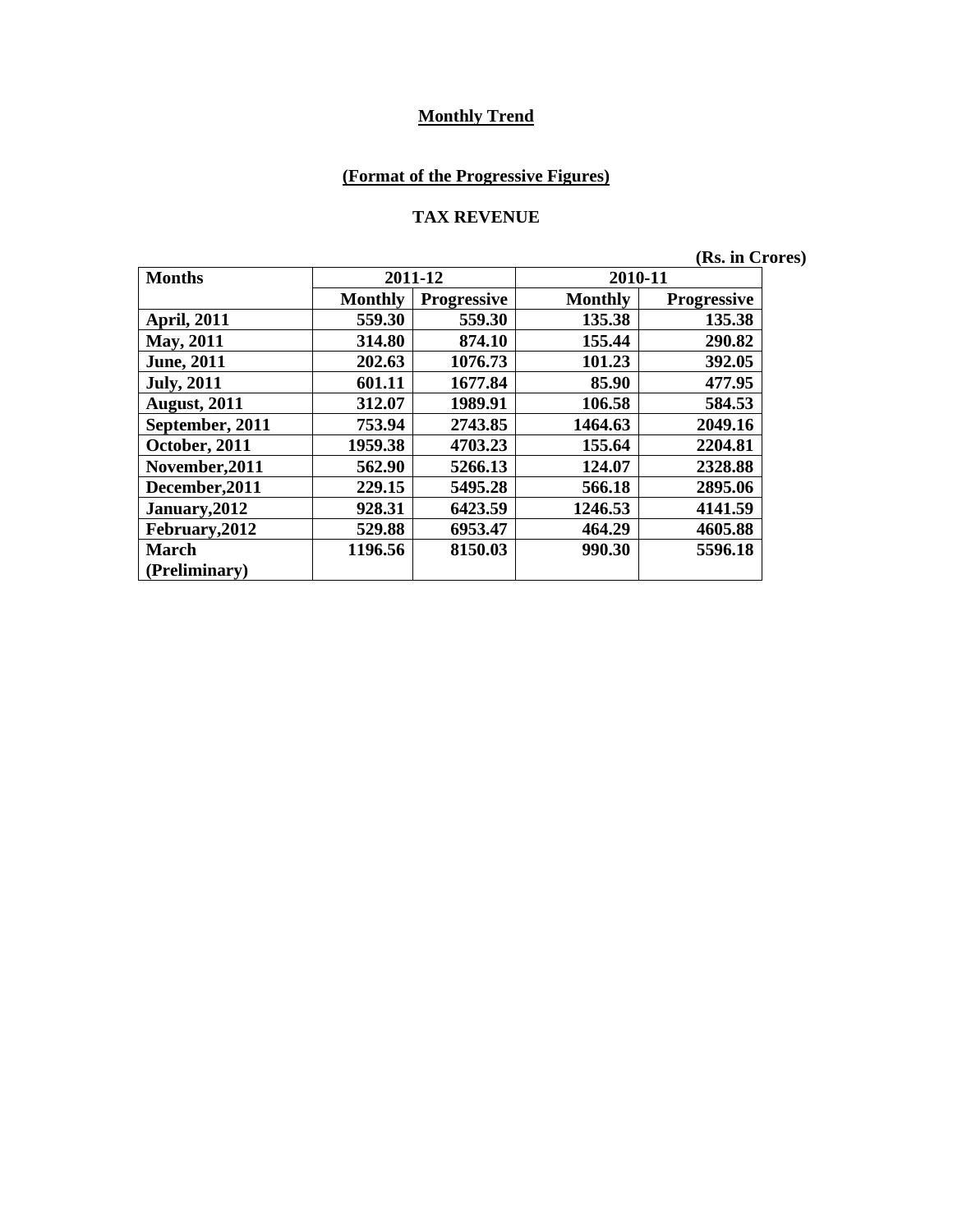# **(Format of the Progressive Figures)**

#### **NON-TAX REVENUE**

|  | (Rs. in Crores) |
|--|-----------------|
|  |                 |

| <b>Months</b>       |                | 2011-12            |                | 2010-11            |  |
|---------------------|----------------|--------------------|----------------|--------------------|--|
|                     | <b>Monthly</b> | <b>Progressive</b> | <b>Monthly</b> | <b>Progressive</b> |  |
| <b>April, 2011</b>  | 15.12          | 15.12              | 13.80          | 13.80              |  |
| May, 2011           | 24.15          | 39.27              | 19.53          | 33.33              |  |
| <b>June</b> , 2011  | 39.51          | 78.78              | 21.45          | 54.78              |  |
| <b>July, 2011</b>   | 67.05          | 145.83             | 19.28          | 74.06              |  |
| <b>August, 2011</b> | 38.81          | 184.64             | 18.80          | 92.86              |  |
| September, 2011     | 38.76          | 223.40             | 17.45          | 110.31             |  |
| October, 2011       | 118.08         | 341.48             | 36.09          | 146.40             |  |
| November, 2011      | 39.21          | 380.69             | 38.74          | 185.14             |  |
| December, 2011      | 71.48          | 452.17             | 47.64          | 232.78             |  |
| January, 2012       | 43.50          | 495.67             | 89.93          | 322.71             |  |
| February, 2012      | 105.53         | 601.20             | 492.37         | 815.08             |  |
| <b>March</b>        | 816.16         | 1417.36            | 467.92         | 1283.00            |  |
| (Preliminary)       |                |                    |                |                    |  |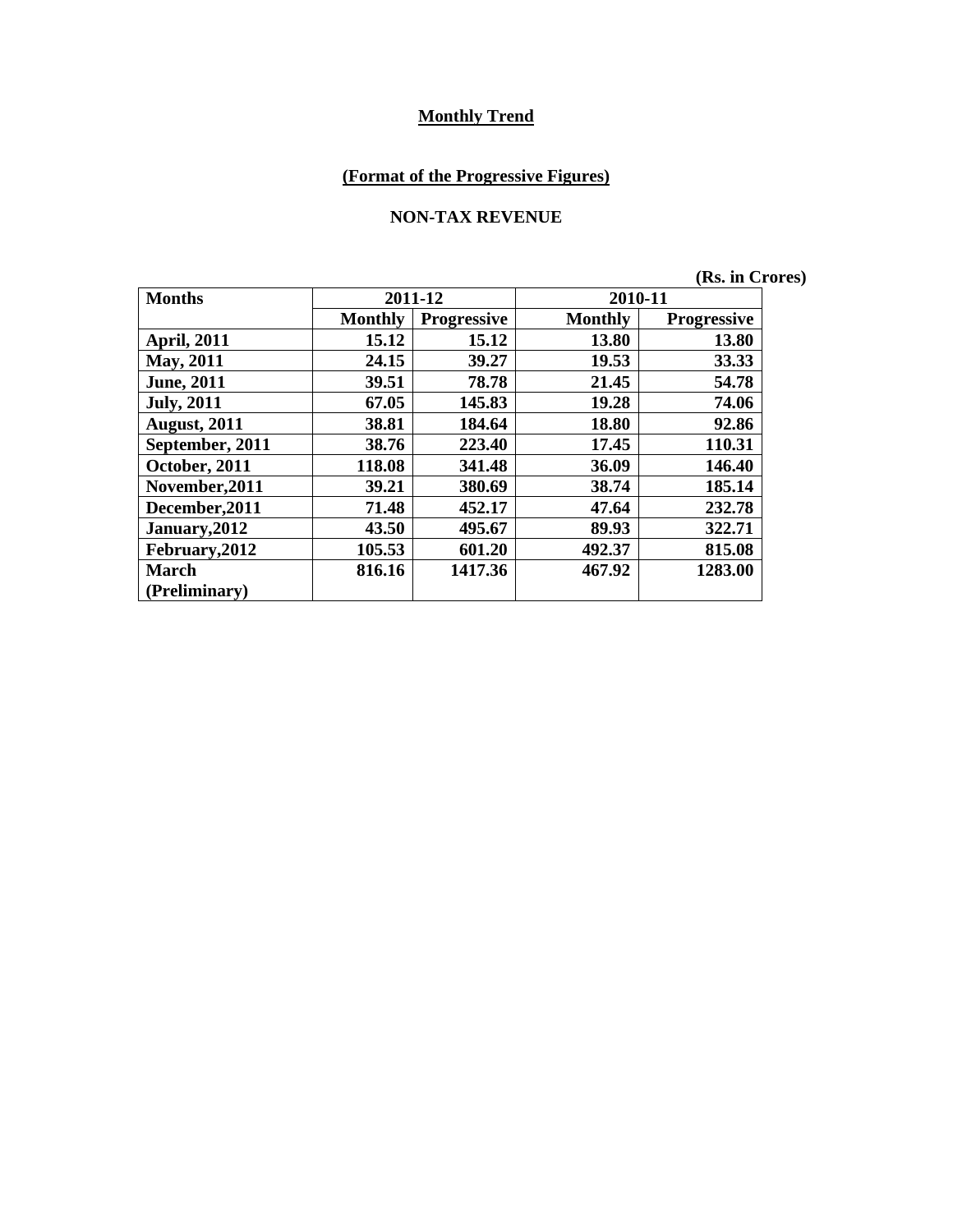#### **(Format of the Progressive Figures)**

#### **REVENUE RECEIPTS OF GRANT-IN-AID AND CONTRIBUTION**

|                     |                |                    |                | (Rs. in Crores)    |
|---------------------|----------------|--------------------|----------------|--------------------|
| <b>Months</b>       |                | 2011-12            | 2010-11        |                    |
|                     | <b>Monthly</b> | <b>Progressive</b> | <b>Monthly</b> | <b>Progressive</b> |
| <b>April, 2011</b>  | 1.52           | 1.52               |                |                    |
| <b>May</b> , 2011   | 1.10           | 2.62               | ۰              |                    |
| <b>June</b> , 2011  | 6.85           | 9.47               |                |                    |
| <b>July</b> , 2011  | 0.15           | 9.62               |                |                    |
| <b>August, 2011</b> |                | 9.62               | 352.38         | 352.38             |
| September, 2011     | 880.80         | 890.42             | 3487.45        | 3839.83            |
| October, 2011       | 5366.56        | 6256.98            | ۰              | 3839.83            |
| November, 2011      | 1408.81        | 7665.79            |                | 3839.83            |
| December, 2011      | 3.10           | 7668.89            | 2343.61        | 6183.44            |
| January, 2012       | 1059.94        | 8728.83            | 3342.91        | 9526.35            |
| February, 2012      | 3231.85        | 11960.68           | 620.50         | 10146.85           |
| March               | 3287.65        | 15248.33           | 1922.80        | 12069.65           |
| (Preliminary)       |                |                    |                |                    |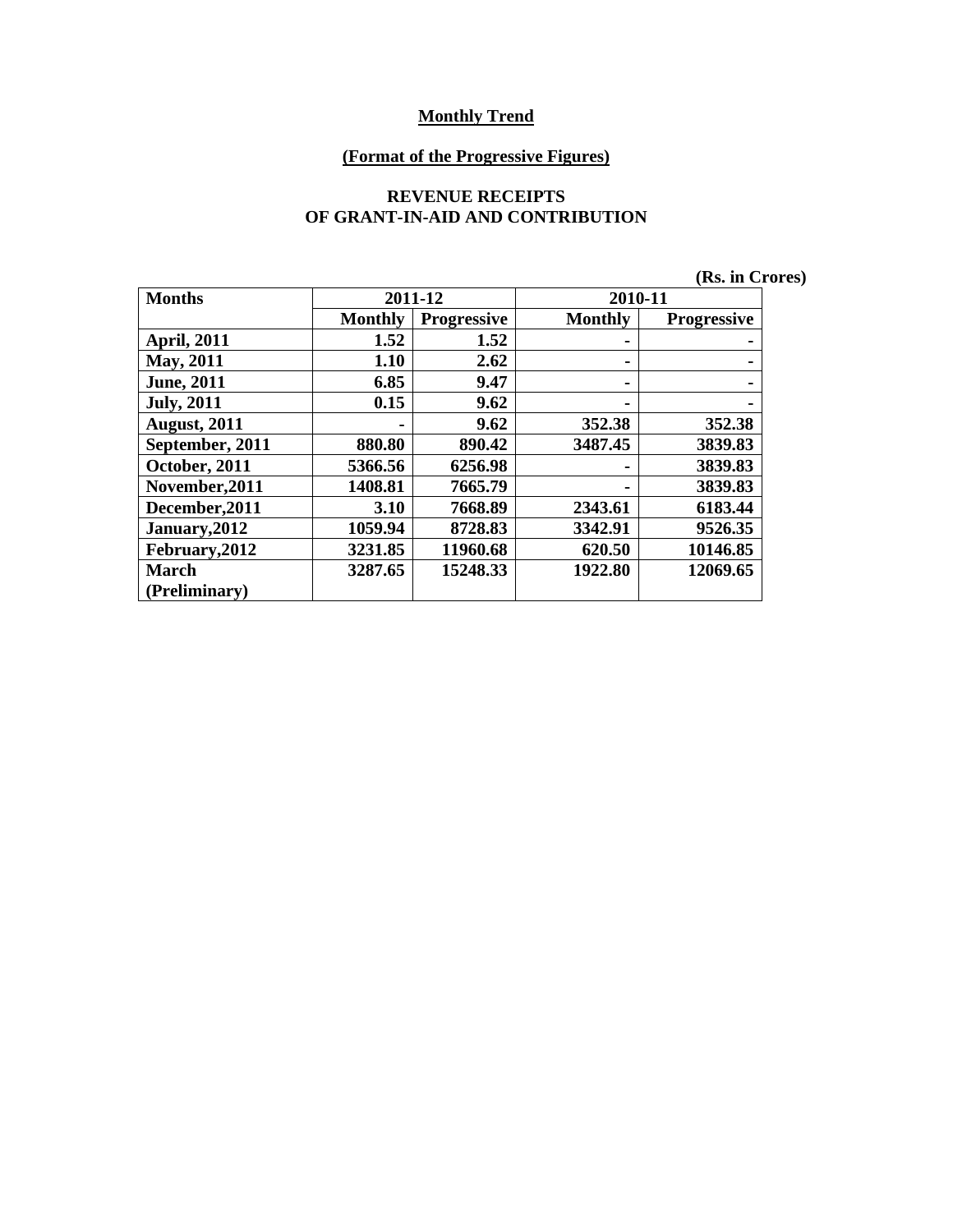#### **(Format of the Progressive Figures)**

#### **RECOVERY OF LOANS & ADVANCES**

|                     |                |                    |                | (Rs. in Crores)    |
|---------------------|----------------|--------------------|----------------|--------------------|
| <b>Months</b>       |                | 2011-12            | 2010-11        |                    |
|                     | <b>Monthly</b> | <b>Progressive</b> | <b>Monthly</b> | <b>Progressive</b> |
| <b>April, 2011</b>  | 0.13           | 0.13               | 0.08           | 0.08               |
| <b>May, 2011</b>    | 0.09           | 0.22               | 0.13           | 0.21               |
| <b>June</b> , 2011  | 0.11           | 0.33               | 0.09           | 0.30               |
| <b>July, 2011</b>   | 0.13           | 0.46               | 0.09           | 0.39               |
| <b>August, 2011</b> | 0.17           | 0.63               | 0.10           | 0.49               |
| September, 2011     | 167.09         | 167.72             | 0.09           | 0.58               |
| October, 2011       | 0.13           | 167.85             | 0.12           | 0.70               |
| November, 2011      | 0.14           | 167.99             | 0.09           | 0.79               |
| December, 2011      | 0.08           | 168.07             | 0.12           | 0.91               |
| January, 2012       | 0.11           | 168.18             | 0.14           | 1.05               |
| February, 2012      | 0.12           | 168.30             | 0.12           | 1.17               |
| <b>March</b>        | 0.18           | 168.48             | 0.38           | 1.55               |
| (Preliminary)       |                |                    |                |                    |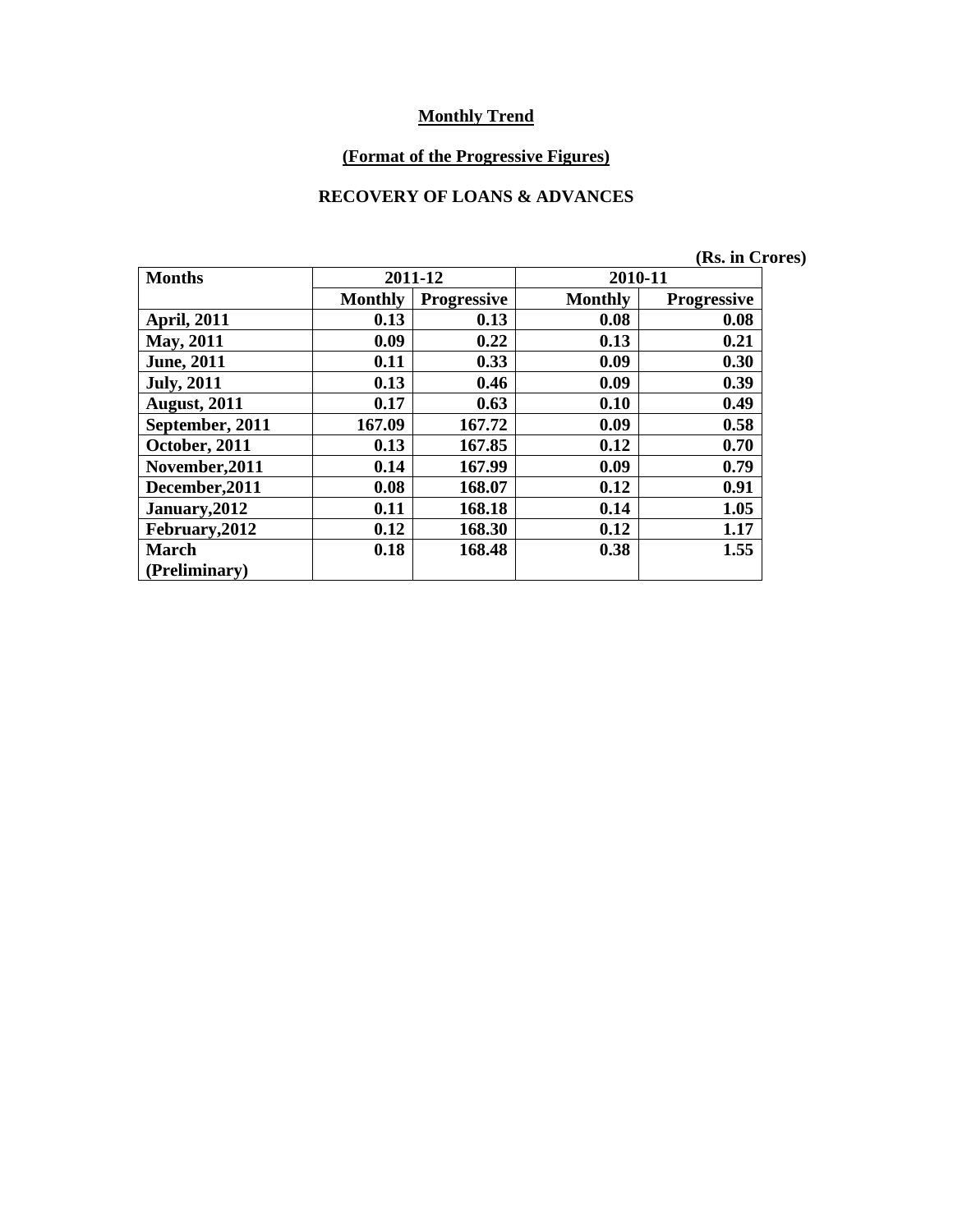#### **(Format of the Progressive Figures)**

#### **BORROWING & OTHER LIABILITIES**

|                     |                |                    |                | (Rs. in Crores)    |  |
|---------------------|----------------|--------------------|----------------|--------------------|--|
| <b>Months</b>       |                | 2011-12            | 2010-11        |                    |  |
|                     | <b>Monthly</b> | <b>Progressive</b> | <b>Monthly</b> | <b>Progressive</b> |  |
| <b>April, 2011</b>  | 587.43         | 587.43             | 472.89         | 472.89             |  |
| May, 2011           | 884.33         | 1471.76            | 949.12         | 1422.01            |  |
| <b>June</b> , 2011  | 1353.51        | 2825.27            | 871.26         | 2293.27            |  |
| <b>July</b> , 2011  | 1069.94        | 3895.21            | 1336.41        | 3629.68            |  |
| <b>August, 2011</b> | 2187.46        | 6082.67            | 1334.75        | 4964.43            |  |
| September, 2011     | $(-) 842.25$   | 5240.42            | $(-)$ 2217.59  | 2746.84            |  |
| October, 2011       | $(-)$ 5590.81  | $(-)$ 350.39       | 1278.44        | 4025.28            |  |
| November, 2011      | 259.64         | $(-)90.75$         | 1190.02        | 5215.30            |  |
| December, 2011      | 2385.45        | 2294.70            | $(-)$ 1226.35  | 3988.95            |  |
| January, 2012       | 209.00         | 2503.70            | $(-)2429.61$   | 1559.34            |  |
| February, 2012      | 1678.63<br>$-$ | 825.07             | 705.45         | 2264.79            |  |
| <b>March</b>        | 1385.95        | 2211.02            | 1881.94        | 4146.73            |  |
| (Preliminary)       |                |                    |                |                    |  |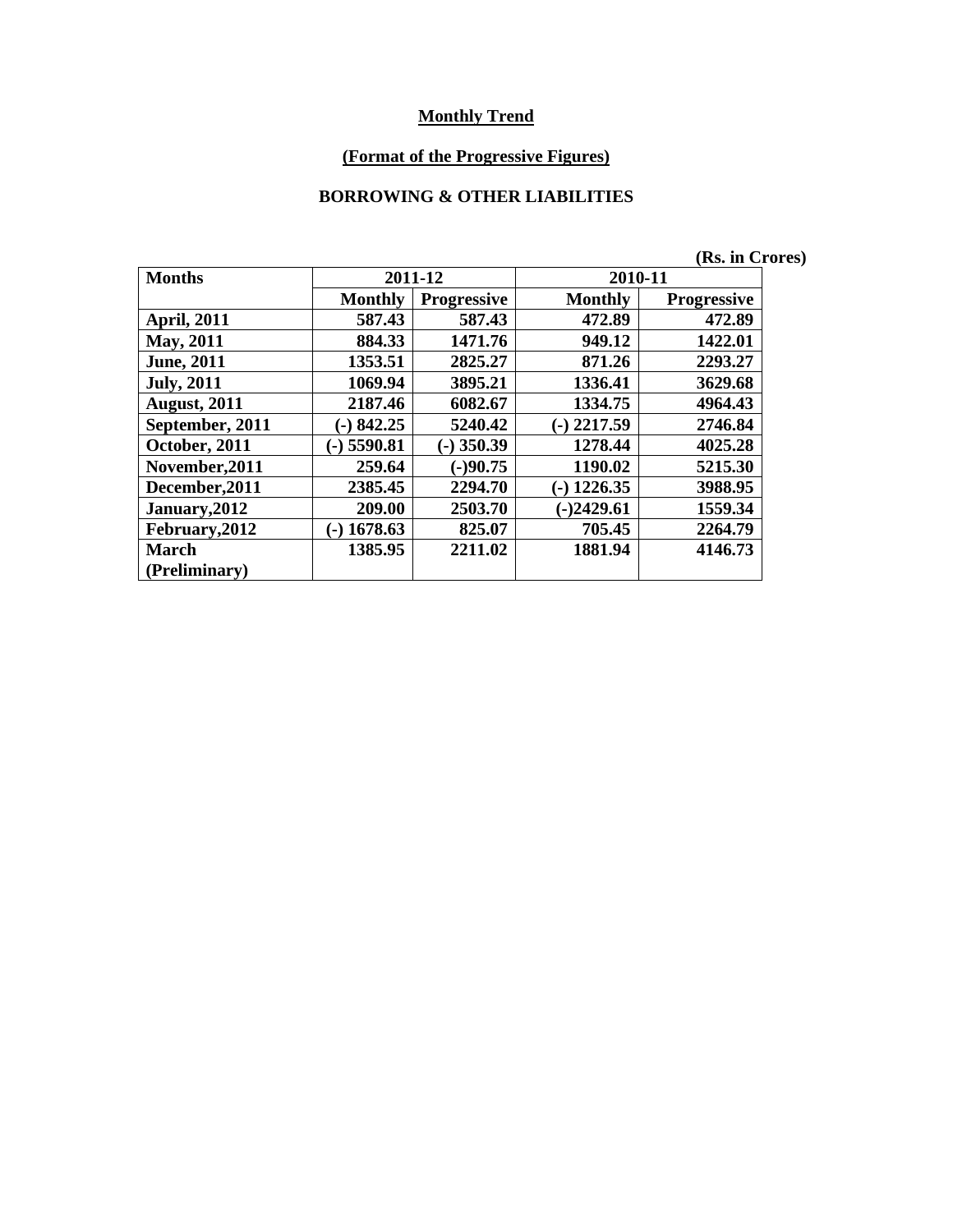#### **(Format of the Progressive Figures)**

#### **NON PLAN EXPENDITURE ON REVENUE ACCOUNT**

|                     |                |                    |                | (Rs. in Crores)    |  |
|---------------------|----------------|--------------------|----------------|--------------------|--|
| <b>Months</b>       |                | 2011-12            | 2010-11        |                    |  |
|                     | <b>Monthly</b> | <b>Progressive</b> | <b>Monthly</b> | <b>Progressive</b> |  |
| <b>April, 2011</b>  | 1140.09        | 1140.09            | 617.47         | 617.47             |  |
| May, 2011           | 1142.33        | 2282.42            | 1038.99        | 1656.46            |  |
| <b>June</b> , 2011  | 1387.30        | 3669.72            | 840.28         | 2496.74            |  |
| <b>July</b> , 2011  | 1524.22        | 5193.94            | 1014.22        | 3510.96            |  |
| <b>August, 2011</b> | 2121.69        | 7315.63            | 1004.46        | 4515.42            |  |
| September, 2011     | 659.44         | 7975.07            | 2467.52        | 6982.94            |  |
| October, 2011       | 1524.43        | 9499.50            | 998.26         | 7981.20            |  |
| November, 2011      | 1731.48        | 11230.98           | 936.52         | 8917.72            |  |
| December, 2011      | 1842.77        | 13073.75           | 752.04         | 9669.76            |  |
| January, 2012       | 1519.18        | 14592.93           | 1799.71        | 11469.47           |  |
| February, 2012      | 1568.86        | 16161.79           | 1431.43        | 12900.90           |  |
| <b>March</b>        | 3796.51        | 19958.30           | 2250.70        | 15151.60           |  |
| (Preliminary)       |                |                    |                |                    |  |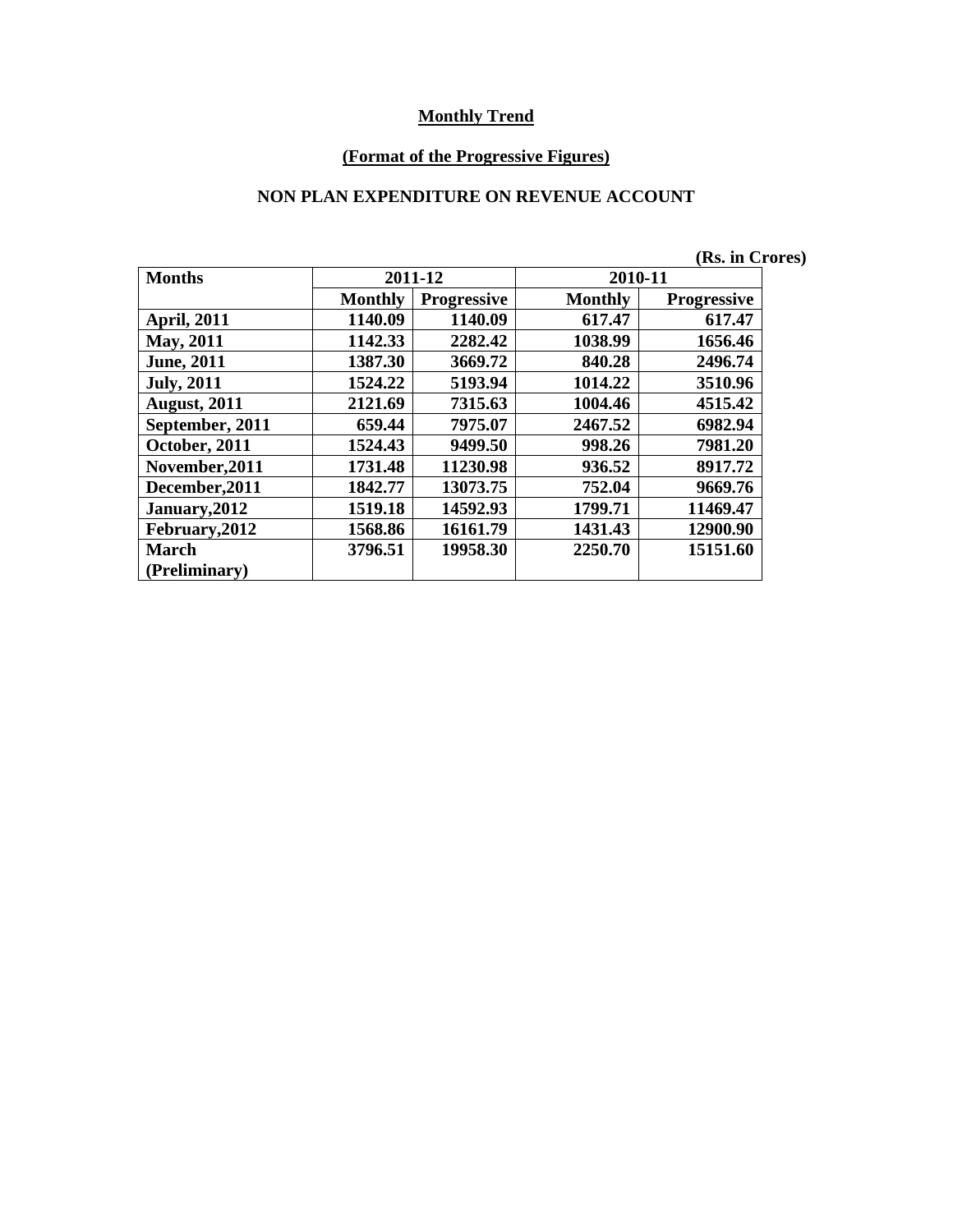#### **(Format of the Progressive Figures)**

#### **NON PLAN EXPENDITURE ON INTEREST PAYMENT**

|                     |                |                    |                | (Rs. in Crores)    |  |
|---------------------|----------------|--------------------|----------------|--------------------|--|
| <b>Months</b>       |                | 2011-12            | 2010-11        |                    |  |
|                     | <b>Monthly</b> | <b>Progressive</b> | <b>Monthly</b> | <b>Progressive</b> |  |
| <b>April, 2011</b>  |                |                    | ۰              |                    |  |
| <b>May, 2011</b>    |                |                    | 0.36           | 0.36               |  |
| <b>June</b> , 2011  | 1.40           | 1.40               | 12.30          | 12.66              |  |
| <b>July, 2011</b>   | 0.42           | 1.82               | ۰              | 12.66              |  |
| <b>August, 2011</b> | 5.62           | 7.44               | 0.45           | 13.11              |  |
| September, 2011     | 4.69           | 12.13              | 798.66         | 811.77             |  |
| October, 2011       | 2.78           | 14.91              | 1.25           | 813.02             |  |
| November, 2011      | 653.82         | 668.73             | -              | 813.02             |  |
| December, 2011      | 116.65         | 785.38             | $(-)165.23$    | 647.79             |  |
| January, 2012       | 69.63          | 855.01             | 480.17         | 1127.96            |  |
| February, 2012      | 7.47           | 862.48             | 211.21         | 1339.17            |  |
| <b>March</b>        | 948.26         | 1810.74            | 366.48         | 1705.65            |  |
| (Preliminary)       |                |                    |                |                    |  |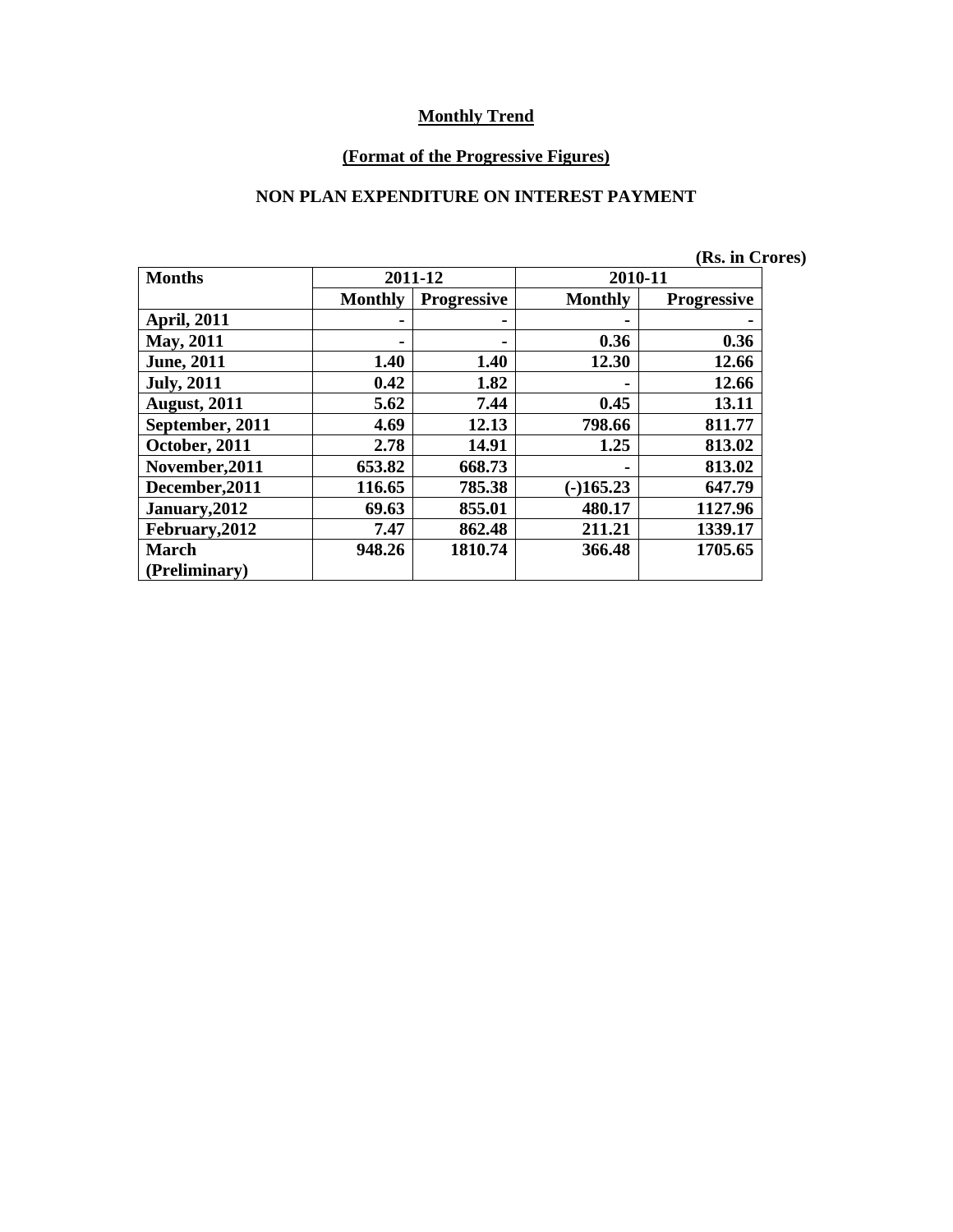#### **(Format of the Progressive Figures)**

### **NON PLAN EXPENDITURE ON CAPITAL ACCOUNT**

|                     |                |                    |                | (Rs. in Crores)    |
|---------------------|----------------|--------------------|----------------|--------------------|
| <b>Months</b>       |                | 2011-12            | 2010-11        |                    |
|                     | <b>Monthly</b> | <b>Progressive</b> | <b>Monthly</b> | <b>Progressive</b> |
| <b>April, 2011</b>  | $(-)$ 19.62    | $(-)$ 19.62        | $-$ ) 13.49    | $(-)$ 13.49        |
| May, 2011           | 38.54          | 18.92              | 16.35          | 2.86               |
| <b>June</b> , 2011  | 70.37          | 89.29              | 2.09           | 4.95               |
| <b>July</b> , 2011  | 4.22           | 93.51              | 77.94          | 82.89              |
| <b>August, 2011</b> | 12.12          | 105.63             | 179.07         | 261.96             |
| September, 2011     | 3.33           | 108.96             | 9.17           | 271.13             |
| October, 2011       | $(-)$ 4.77     | 104.19             | 37.66          | 308.79             |
| November, 2011      | 31.17          | 135.36             | $(-)$ 20.54    | 288.24             |
| December, 2011      | 120.40         | 255.76             | $(-)33.81$     | 254.43             |
| January, 2012       | 57.59          | 313.35             | 3.01           | 257.44             |
| February, 2012      | (-) 7.99       | 305.36             | 72.61          | 330.05             |
| <b>March</b>        | 151.12         | 456.48             | 30.96          | 361.01             |
| (Preliminary)       |                |                    |                |                    |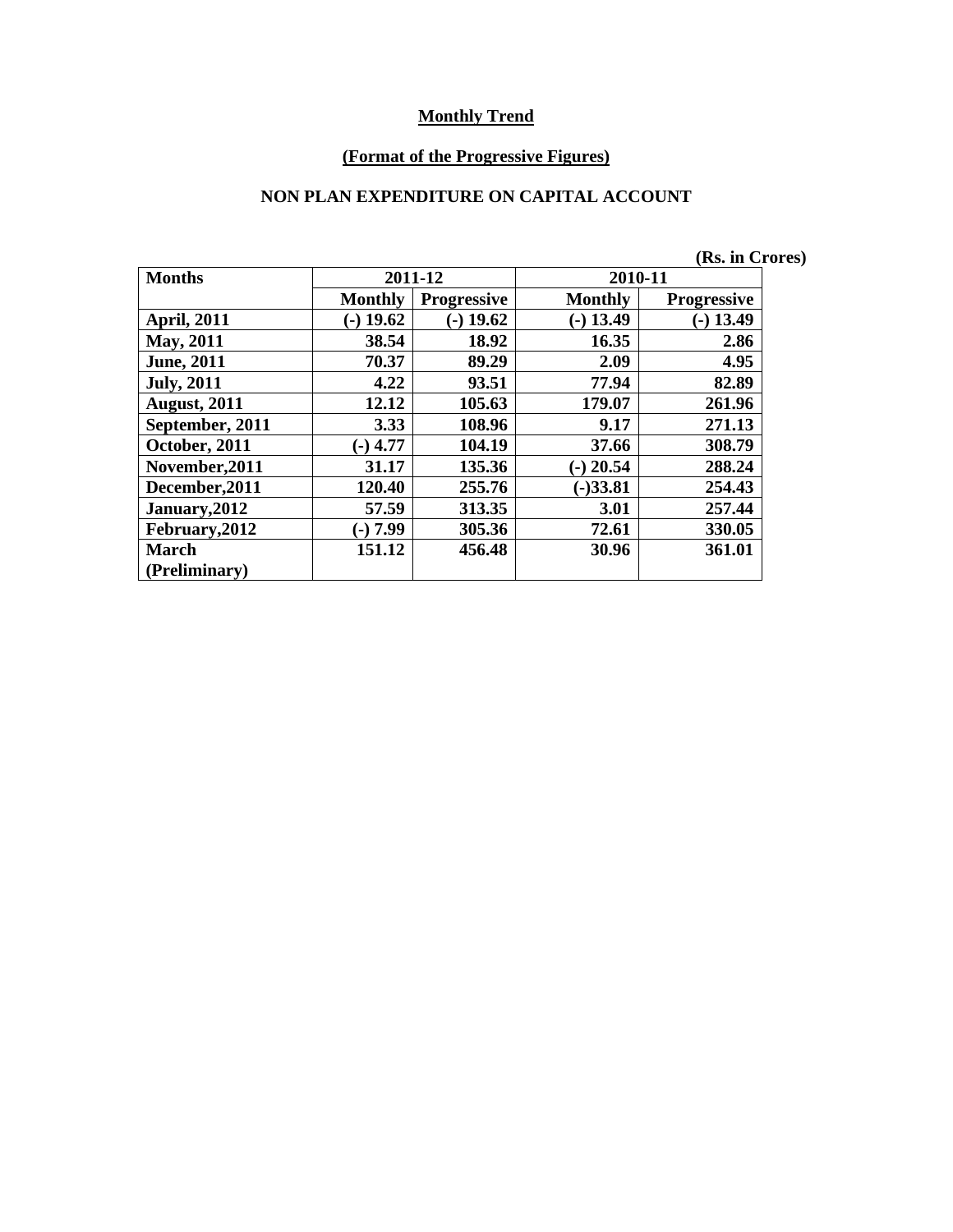#### **(Format of the Progressive Figures)**

### **PLAN EXPENDITURE ON REVENUE ACCOUNT**

|                     |                |                    |                | (Rs. in Crores)    |  |
|---------------------|----------------|--------------------|----------------|--------------------|--|
| <b>Months</b>       |                | 2011-12            | 2010-11        |                    |  |
|                     | <b>Monthly</b> | <b>Progressive</b> | <b>Monthly</b> | <b>Progressive</b> |  |
| <b>April, 2011</b>  | 24.63          | 24.63              | 8.43           | 8.43               |  |
| May, 2011           | 20.70          | 45.33              | 24.75          | 33.18              |  |
| <b>June</b> , 2011  | 44.19          | 89.52              | 53.84          | 87.02              |  |
| <b>July</b> , 2011  | 45.40          | 134.92             | 32.22          | 119.24             |  |
| <b>August, 2011</b> | 81.38          | 216.30             | 36.89          | 156.13             |  |
| September, 2011     | 49.47          | 265.77             | 60.82          | 216.95             |  |
| October, 2011       | 62.35          | 328.12             | 80.62          | 297.57             |  |
| November, 2011      | 157.39         | 485.51             | 33.35          | 330.92             |  |
| December, 2011      | 105.46         | 590.97             | 685.08         | 1016.00            |  |
| January, 2012       | 215.37         | 806.34             | 63.59          | 1079.59            |  |
| February, 2012      | 159.51         | 965.85             | 300.76         | 1380.35            |  |
| <b>March</b>        | 360.08         | 1325.93            | 530.32         | 1910.67            |  |
| (Preliminary)       |                |                    |                |                    |  |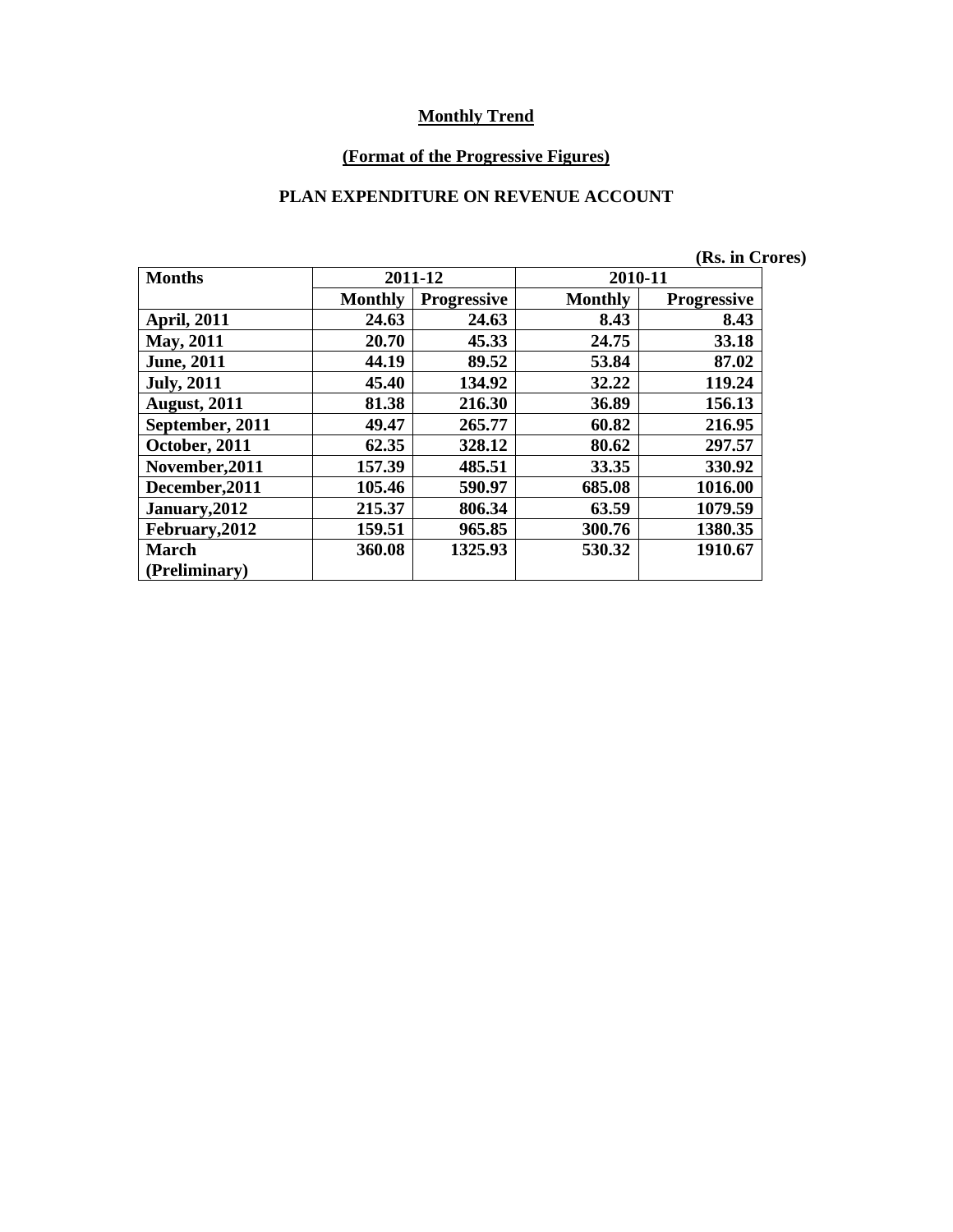#### **(Format of the Progressive Figures)**

### **PLAN EXPENDITURE ON CAPITAL ACCOUNT**

|                     |                |                    |                | (Rs. in Crores)    |  |
|---------------------|----------------|--------------------|----------------|--------------------|--|
| <b>Months</b>       |                | 2011-12            | 2010-11        |                    |  |
|                     | <b>Monthly</b> | <b>Progressive</b> | <b>Monthly</b> | <b>Progressive</b> |  |
| <b>April, 2011</b>  | 18.40          | 18.40              | 9.75           | 9.75               |  |
| May, 2011           | 22.85          | 41.25              | 44.13          | 53.88              |  |
| <b>June</b> , 2011  | 91.49          | 132.74             | 96.87          | 150.75             |  |
| <b>July</b> , 2011  | 158.99         | 291.73             | 316.06         | 466.81             |  |
| <b>August, 2011</b> | 319.93         | 611.66             | 592.09         | 1058.90            |  |
| September, 2011     | 273.13         | 884.79             | 205.03         | 1263.93            |  |
| October, 2011       | 261.51         | 1146.30            | 345.55         | 1609.48            |  |
| November, 2011      | 350.50         | 1496.80            | 403.32         | 2012.80            |  |
| December, 2011      | 619.06         | 2115.86            | 326.29         | 2339.09            |  |
| January, 2012       | 444.34         | 2560.20            | 382.64         | 2721.73            |  |
| February, 2012      | 455.97         | 3016.17            | 468.28         | 3190.01            |  |
| March               | 2372.80        | 5388.97            | 2412.18        | 5602.19            |  |
| (Preliminary)       |                |                    |                |                    |  |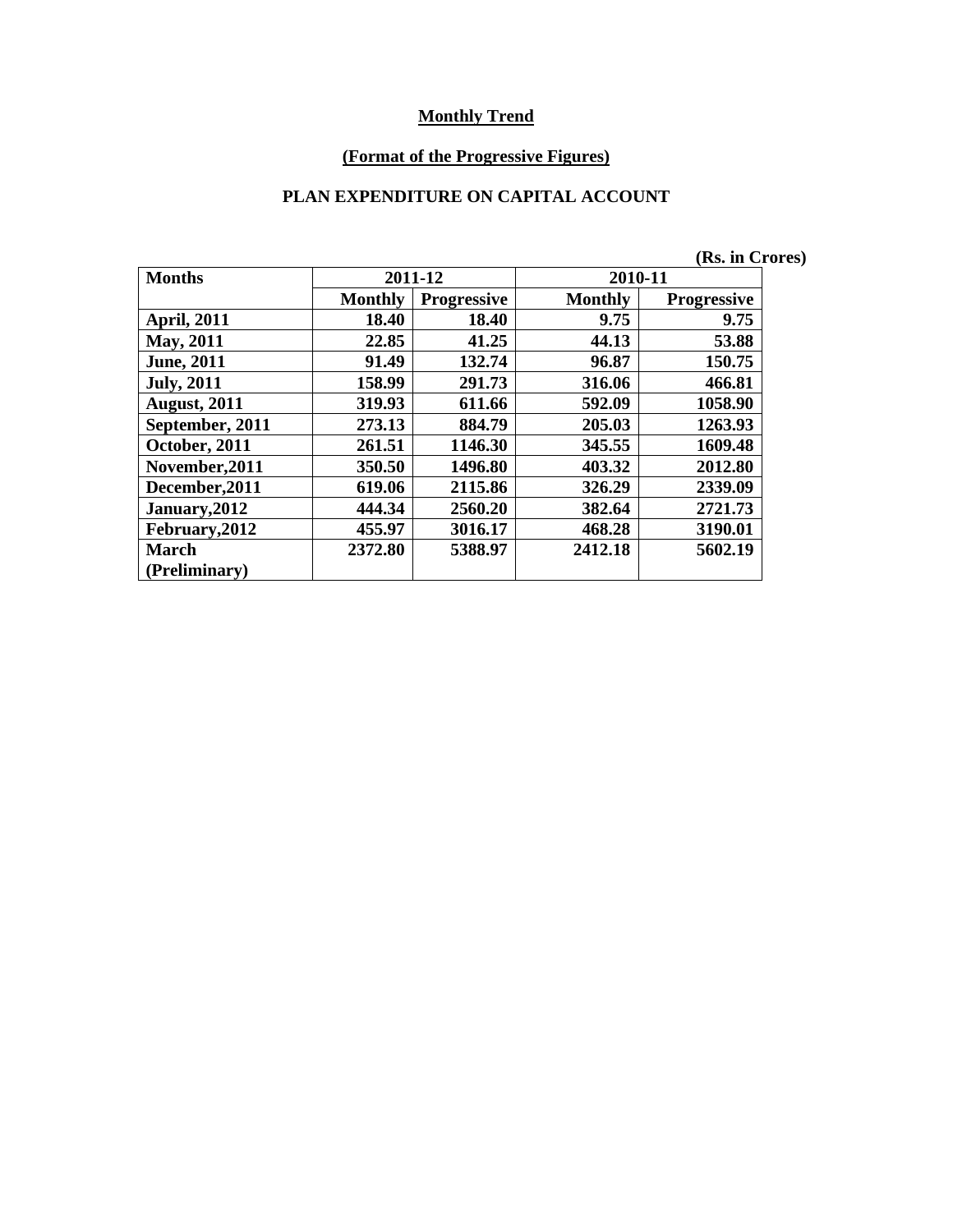#### **(Format of the Progressive Figures)**

### **TOTAL EXPENDITURE ON REVENUE ACCOUNT**

|                     |                |                    |                | (Rs. in Crores)    |  |
|---------------------|----------------|--------------------|----------------|--------------------|--|
| <b>Months</b>       |                | 2011-12            | 2010-11        |                    |  |
|                     | <b>Monthly</b> | <b>Progressive</b> | <b>Monthly</b> | <b>Progressive</b> |  |
| <b>April, 2011</b>  | 1164.72        | 1164.72            | 625.90         | 625.90             |  |
| May, 2011           | 1163.03        | 2327.75            | 1063.74        | 1689.64            |  |
| <b>June</b> , 2011  | 1431.49        | 3759.24            | 894.11         | 2583.75            |  |
| <b>July</b> , 2011  | 1569.62        | 5328.86            | 1046.44        | 3630.19            |  |
| <b>August, 2011</b> | 2203.07        | 7531.93            | 1041.36        | 4671.55            |  |
| September, 2011     | 708.91         | 8240.84            | 2528.35        | 7199.90            |  |
| October, 2011       | 1586.78        | 9827.62            | 1078.88        | 8278.78            |  |
| November, 2011      | 1888.87        | 11716.49           | 969.86         | 9248.64            |  |
| December, 2011      | 1948.23        | 13664.72           | 1437.12        | 10685.76           |  |
| January, 2012       | 1734.55        | 15399.27           | 1863.30        | 12549.06           |  |
| February, 2012      | 1728.37        | 17127.64           | 1732.20        | 14281.26           |  |
| March               | 4156.58        | 21284              | 2781.01        | 17062.27           |  |
| (Preliminary)       |                |                    |                |                    |  |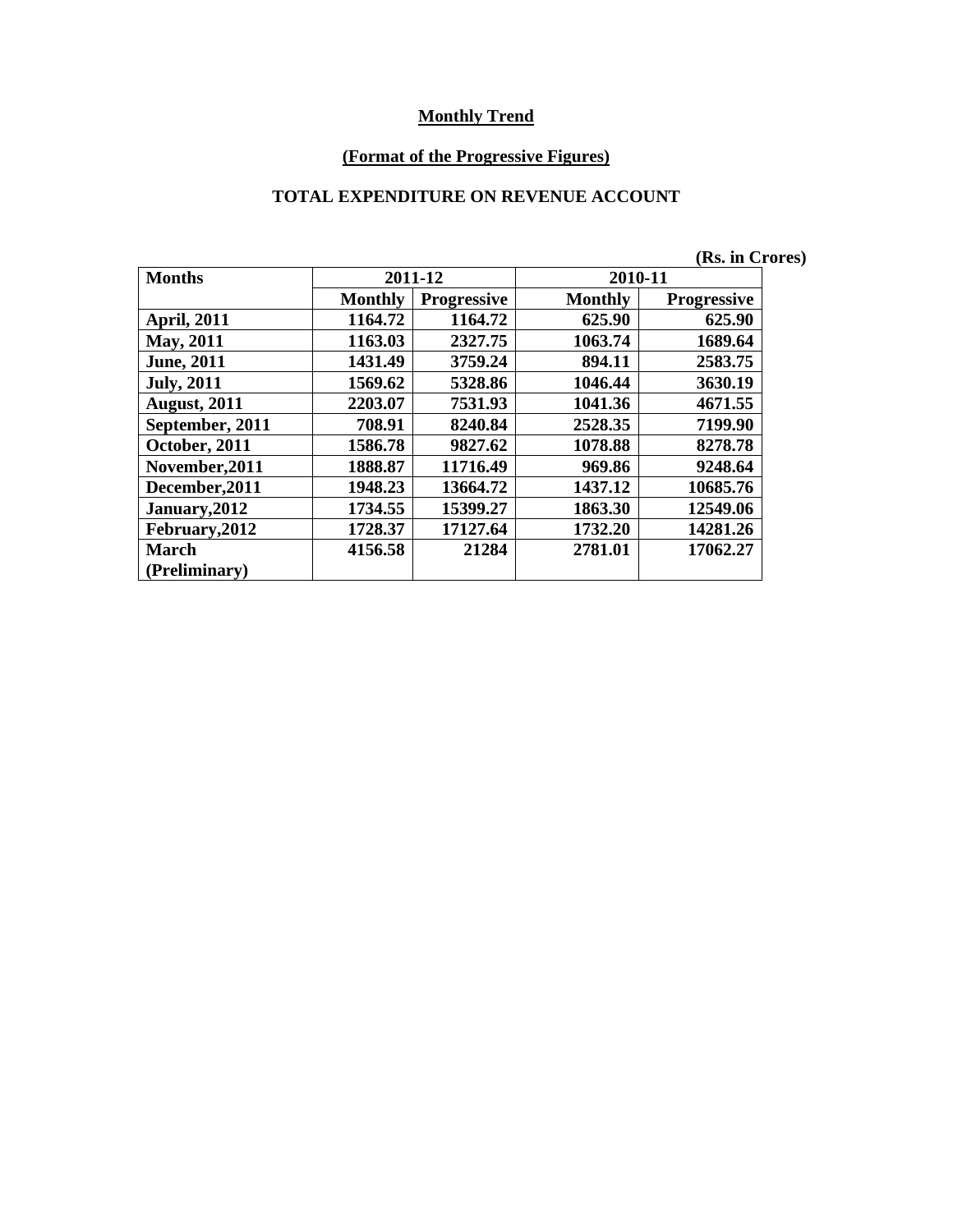#### **(Format of the Progressive Figures)**

### **TOTAL EXPENDITURE ON CAPITAL ACCOUNT**

|                     |                |                    |                | (Rs. in Crores)    |  |
|---------------------|----------------|--------------------|----------------|--------------------|--|
| <b>Months</b>       |                | 2011-12            | 2010-11        |                    |  |
|                     | <b>Monthly</b> | <b>Progressive</b> | <b>Monthly</b> | <b>Progressive</b> |  |
| <b>April, 2011</b>  | $(-) 1.22$     | $(-) 1.22$         | $(-)$ 3.74     | $(-)$ 3.74         |  |
| <b>May, 2011</b>    | 61.39          | 60.17              | 60.48          | 56.74              |  |
| <b>June</b> , 2011  | 161.86         | 222.03             | 98.97          | 155.71             |  |
| <b>July, 2011</b>   | 163.21         | 385.24             | 394.00         | 549.71             |  |
| <b>August, 2011</b> | 332.05         | 717.29             | 771.16         | 1320.87            |  |
| September, 2011     | 276.46         | 993.75             | 214.20         | 1535.07            |  |
| October, 2011       | 256.74         | 1250.49            | 383.21         | 1918.28            |  |
| November, 2011      | 381.67         | 1632.16            | 382.76         | 2301.04            |  |
| December, 2011      | 739.46         | 2371.62            | 292.48         | 2593.52            |  |
| January, 2012       | 501.93         | 2873.55            | 385.65         | 2979.17            |  |
| February, 2012      | 447.98         | 3321.53            | 540.89         | 3520.06            |  |
| <b>March</b>        | 2523.93        | 58/45.46           | 2443.14        | 5963.20            |  |
| (Preliminary)       |                |                    |                |                    |  |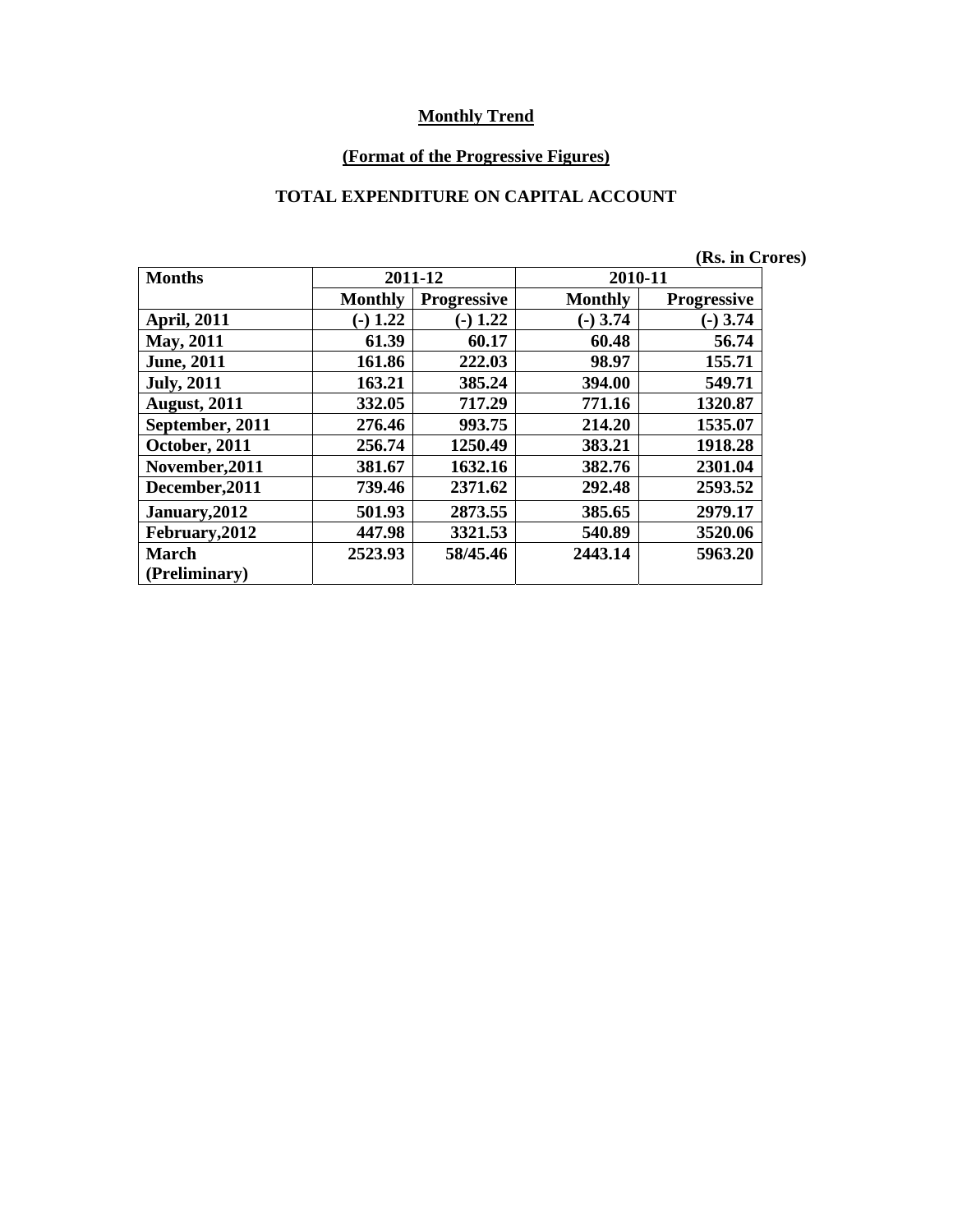# **(Format of the Progressive Figures)**

#### **LOANS & ADVANCES DISBURSED**

|                     |                |                    |                | , 1990 111 121 1   |
|---------------------|----------------|--------------------|----------------|--------------------|
| <b>Months</b>       | 2011-12        |                    | 2010-11        |                    |
|                     | <b>Monthly</b> | <b>Progressive</b> | <b>Monthly</b> | <b>Progressive</b> |
| <b>April, 2011</b>  |                |                    |                |                    |
| May, 2011           | 0.05           | 0.05               |                |                    |
| <b>June</b> , 2011  | 9.25           | 9.30               | 0.94           | 0.94               |
| <b>July</b> , 2011  | 5.56           | 14.86              | 1.24           | 2.18               |
| <b>August, 2011</b> | 3.38           | 18.24              | 0.10           | 2.28               |
| September, 2011     | 12.98          | 31.22              | 9.48           | 11.76              |
| October, 2011       | 9.82           | 41.04              | 8.20           | 19.96              |
| November, 2011      | 0.17           | 41.21              | 0.30           | 20.26              |
| December, 2011      | 1.57           | 42.78              | 1.60           | 21.86              |
| January, 2012       | 4.38           | 47.16              | 0.95           | 22.81              |
| February, 2012      | 12.39          | 59.55              | 9.65           | 32.46              |
| <b>March</b>        | 5.99           | 64.55              | 39.18          | 71.64              |
| (Preliminary)       |                |                    |                |                    |

**(Rs. in Crores)**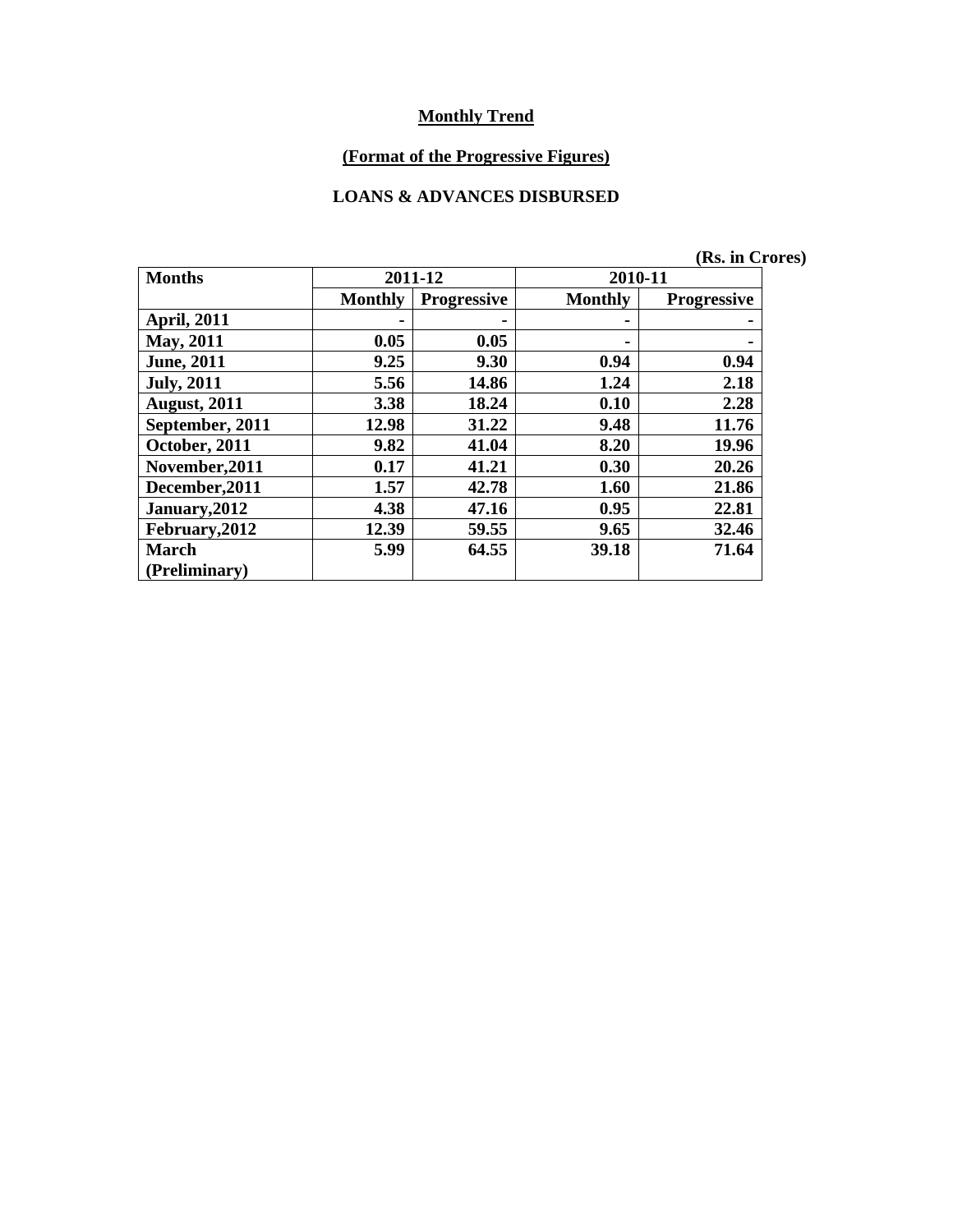# **(Format of the Progressive Figures)**

# **REVENUE SURPLUS DEFICIT**

|                     |                |                    |                | (Rs. in Crores)    |  |
|---------------------|----------------|--------------------|----------------|--------------------|--|
| <b>Months</b>       | 2011-12        |                    | 2010-11        |                    |  |
|                     | <b>Monthly</b> | <b>Progressive</b> | <b>Monthly</b> | <b>Progressive</b> |  |
| <b>April, 2011</b>  | $(-)$ 588.78   | $-$ ) 588.78       | $(-)$ 476.71   | $(-)$ 476.71       |  |
| <b>May</b> , 2011   | $-$ 822.98     | $(-)$ 1411.76      | $-)888.77$     | $(-)$ 1365.48      |  |
| <b>June</b> , 2011  | $(-)$ 1182.50  | $-$ ) 2594.26      | $(-) 771.44$   | $-$ ) 2136.92      |  |
| <b>July</b> , 2011  | $(-)$ 901.31   | $-$ ) 3495.57      | $-)$ 941.26    | $(-)$ 3078.18      |  |
| <b>August, 2011</b> | $(-)$ 1852.20  | $(-)$ 5347.77      | $(-)$ 563.59   | $(-)$ 3641.77      |  |
| September, 2011     | $(-)$ 964.60   | $-$ ) 4383.17      | $(+)$ 2441.17  | $(-)$ 1200.60      |  |
| October, 2011       | $(+)$ 5857.24  | $(+)$ 1474.07      | $-)887.14$     | $(-)$ 2087.74      |  |
| November, 2011      | $(+)122.05$    | $(+)1596.12$       | $(-)807.05$    | $(-)2894.79$       |  |
| December, 2011      | $(-)$ 1644.50  | $(-)$ 48.38        | $(+)$ 1520.31  | $(-)$ 1374.48      |  |
| January, 2012       | 297.20         | 248.82             | $(+)2816.07$   | 1441.59            |  |
| February, 2012      | 2138.89        | 2387.71            | $(-)$ 155.03   | 1286.56            |  |
| March               | 1143.79        | 3531.50            | 600.00         | 1886.56            |  |
| (Preliminary)       |                |                    |                |                    |  |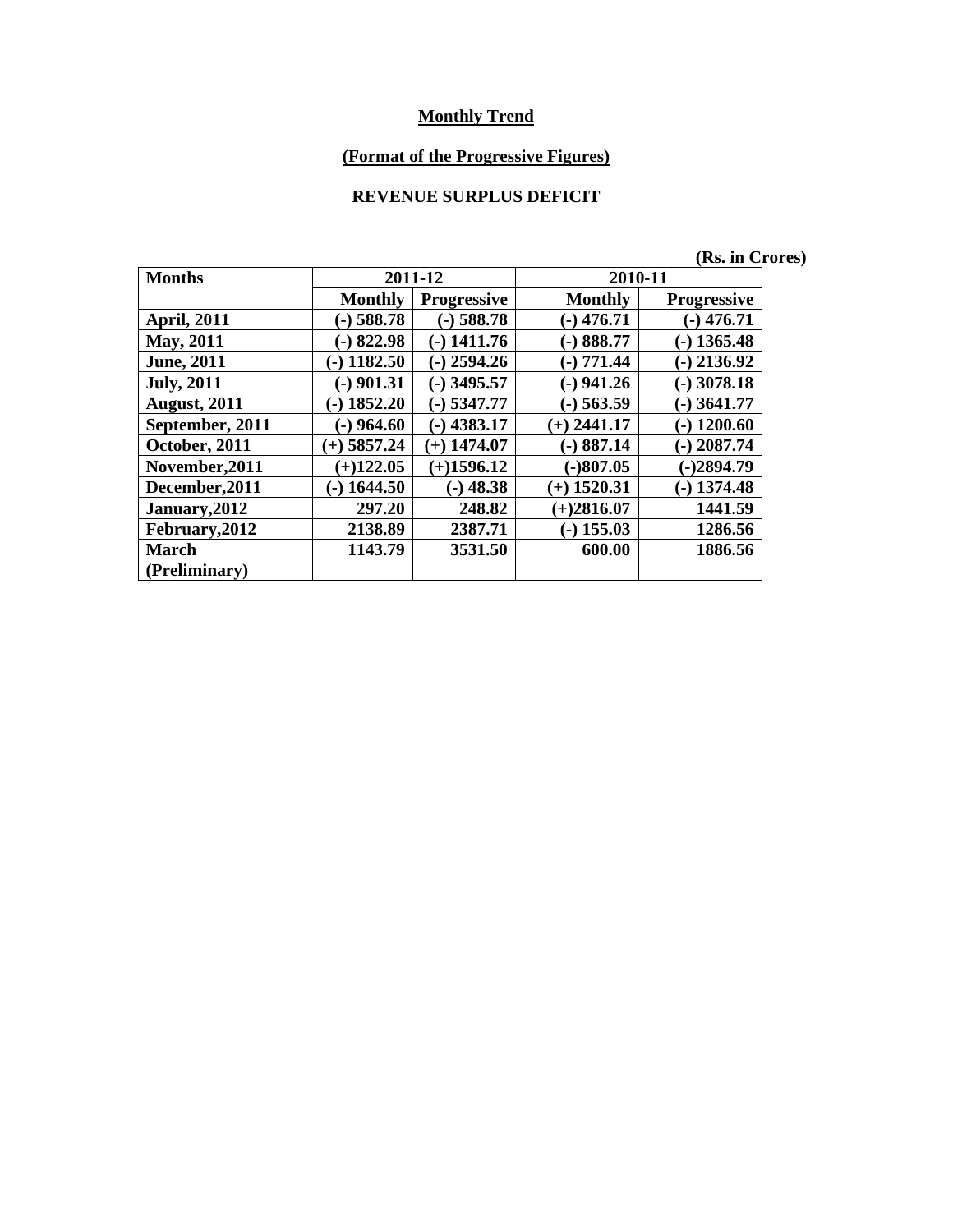#### **(Format of the Progressive Figures)**

# **FISCAL SURPLUS DEFICIT**

|                     |                |                    | (Rs. in Crores)  |                    |  |  |
|---------------------|----------------|--------------------|------------------|--------------------|--|--|
| <b>Months</b>       |                | 2011-12            |                  | 2010-11            |  |  |
|                     | <b>Monthly</b> | <b>Progressive</b> | <b>Monthly</b>   | <b>Progressive</b> |  |  |
| <b>April, 2011</b>  | 587.43         | 587.43             | 472.89           | 472.89             |  |  |
| <b>May, 2011</b>    | 884.33         | 1471.76            | 949.12           | 1422.01            |  |  |
| <b>June</b> , 2011  | 1353.51        | 2825.27            | 871.26           | 2293.27            |  |  |
| <b>July, 2011</b>   | 1069.94        | 3895.21            | 1336.41          | 3629.68            |  |  |
| <b>August, 2011</b> | 2187.46        | 6082.67            | 1334.75          | 4964.43            |  |  |
| September, 2011     | $(-) 842.15$   | 5240.52            | 2217.60<br>$(-)$ | 2746.83            |  |  |
| October, 2011       | $-$ ) 5590.91  | $-$ ) 350.39       | 1278.45          | 4025.28            |  |  |
| November, 2011      | $(+)$ 259.64   | $(-)$ 90.75        | 1190.02          | 5215.30            |  |  |
| December, 2011      | $(+)$ 2385.45  | $(+)$ 2294.70      | 1226.35<br>$(-)$ | 3988.95            |  |  |
| January, 2012       | 209.00         | 2503.70            | $-$ ) 2437.61    | 1551.34            |  |  |
| February, 2012      | $(-)$ 1678.63  | 825.07             | 713.45           | 2264.79            |  |  |
| <b>March</b>        | 1385.95        | 2211.02            | 1881.94          | 4146.73            |  |  |
| (Preliminary)       |                |                    |                  |                    |  |  |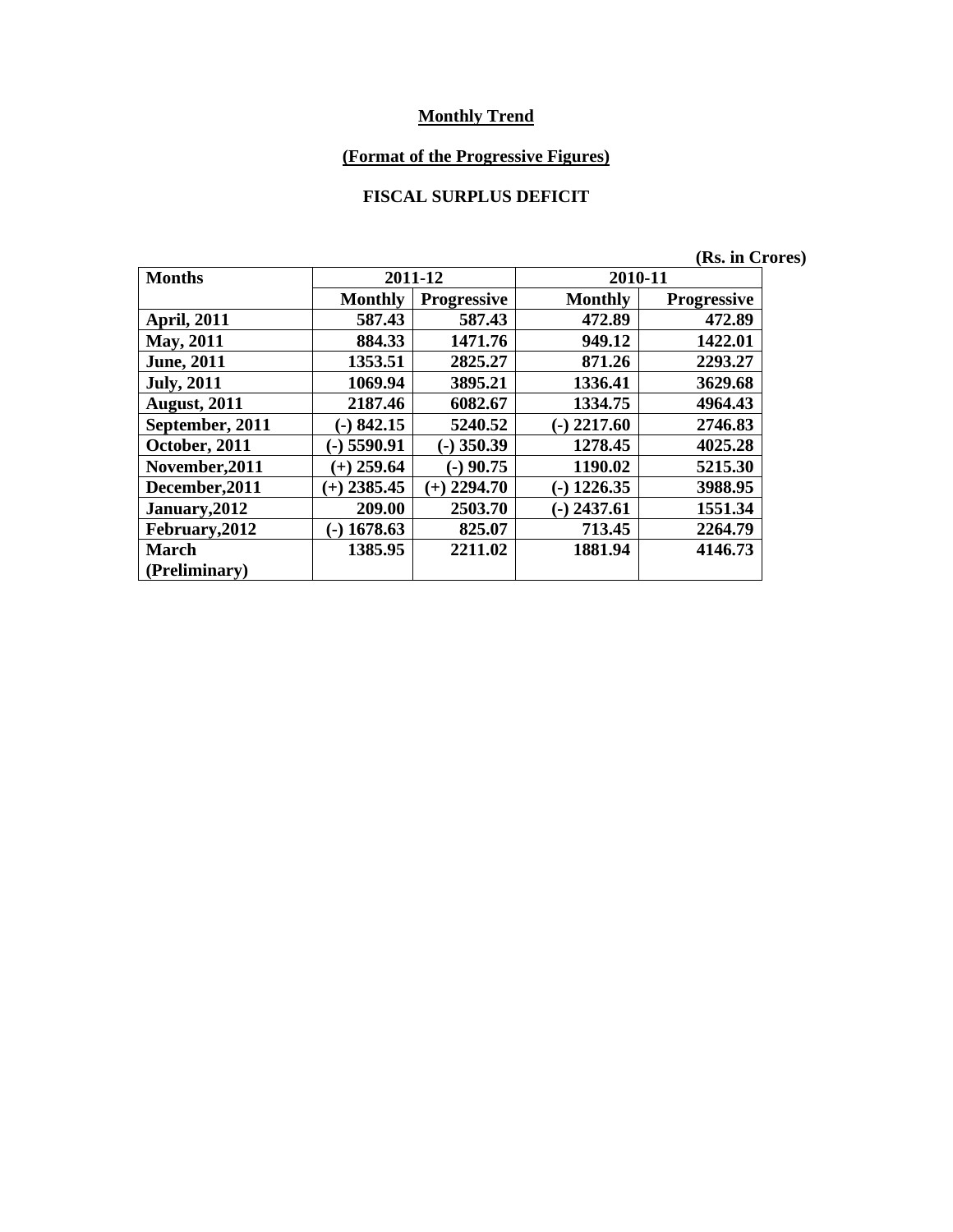| <b>MONTHLY ACCOUNTS EXCLUSION DETAILS</b> |
|-------------------------------------------|
| FOR THE MONTH OF march, 2012              |

| Source                                     | <b>Accounts Due</b>            |                                 | <b>Accounts Included</b>       |                                 | <b>Excluded due to</b> |                        |        |
|--------------------------------------------|--------------------------------|---------------------------------|--------------------------------|---------------------------------|------------------------|------------------------|--------|
|                                            | <b>Current</b><br><b>Month</b> | <b>Previous</b><br><b>Month</b> | <b>Current</b><br><b>Month</b> | <b>Previous</b><br><b>Month</b> | <b>Non</b><br>Receipt  | Late<br><b>Receipt</b> | others |
| <b>Treasury</b>                            | 121                            | 08                              | 121                            | 08                              |                        | -                      |        |
| <b>Public</b><br>Works<br><b>Divisions</b> | 275                            | 03                              | 275                            | 03                              |                        |                        |        |
| Forest<br><b>Division</b>                  | 161                            | 05                              | 161                            | 05                              |                        | -                      |        |